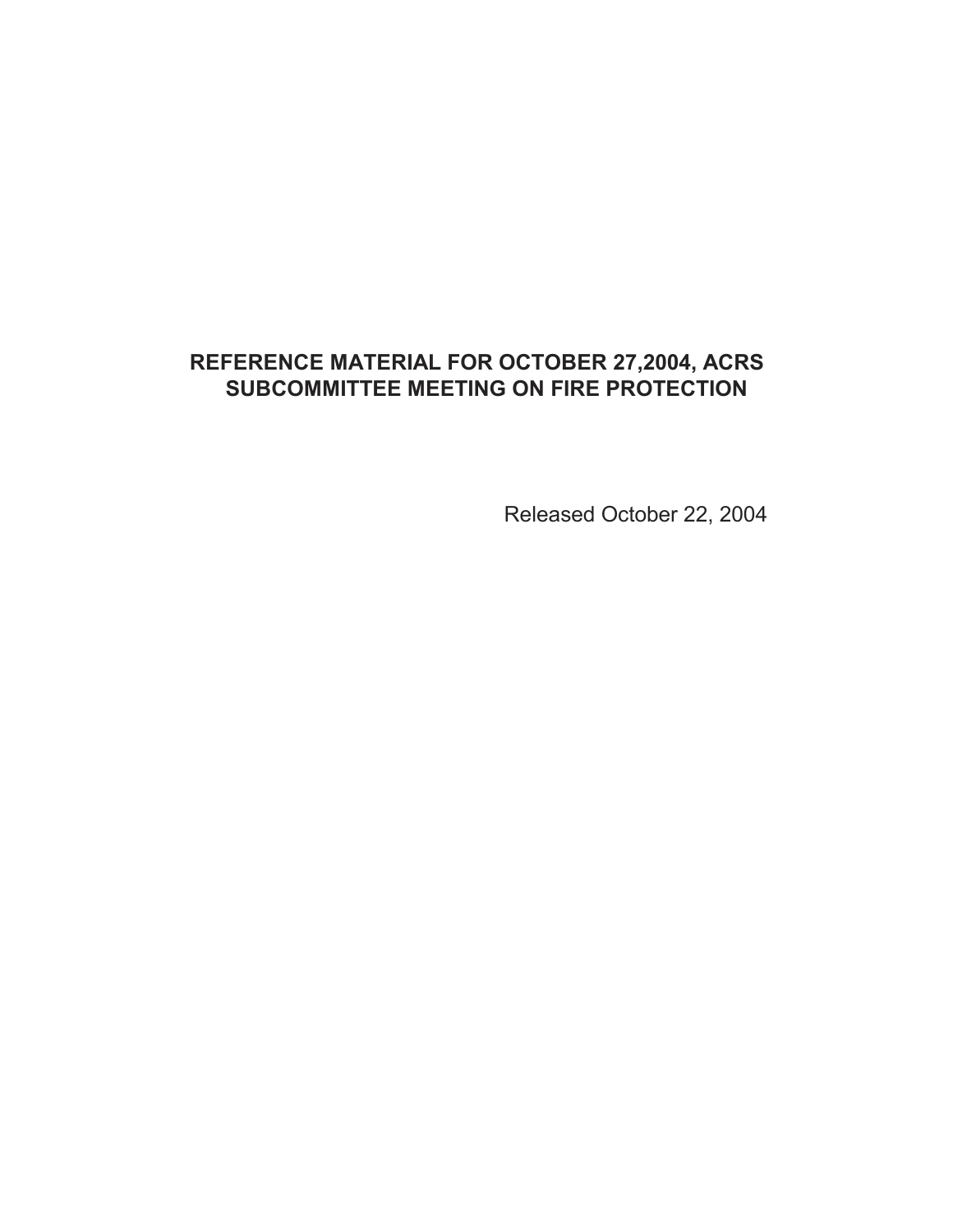DRAFT TEXT - PROPOSED RULE FOR OPERATOR MANUAL ACTIONS FOR FIRE PROTECTION

The following changes would be made to Appendix R to 10 CFR Part 50.

Section III.G. 2. - would be revised to read as follows:

c. Enclosure of cable and equipment and associated non-safety circuits of one redundant train in a fire barrier having a 1-hour rating. In addition, fire detectors and an automatic fire suppression system shall be installed in the fire areas; or

c-1. Operator manual actions that satisfy the acceptance criteria in paragraph III.P. In addition, fire detectors and an automatic fire suppression system shall be installed in the fire area.

New Section III.P would be added to read as follows:

III.P Operator Manual Actions.

- 1 For purposes of this section, operator manual actions means the integrated set of actions needed to ensure that a redundant train of systems necessary to achieve and maintain hot shutdown conditions located within the same area outside the primary containment is free of fire damage.
- 2 A licensee relying on operator manual actions must meet all of the following requirements:
	- (a) Analysis. The licensee shall prepare an analysis for each operator manual action which demonstrates its feasibility and reliability.
		- (1) The analysis must contain a postulated fire time line showing that there is sufficient time to travel to action locations and perform actions required to achieve and maintain the plant in a hot shutdown condition under the environmental conditions expected to be encountered, including security events, without jeopardizing the health and safety of the operator performing the manual actions. The fire timeline shall extend from the time of initial fire detection until the time when the ability to achieve and maintain hot shutdown is reached, and shall include a time